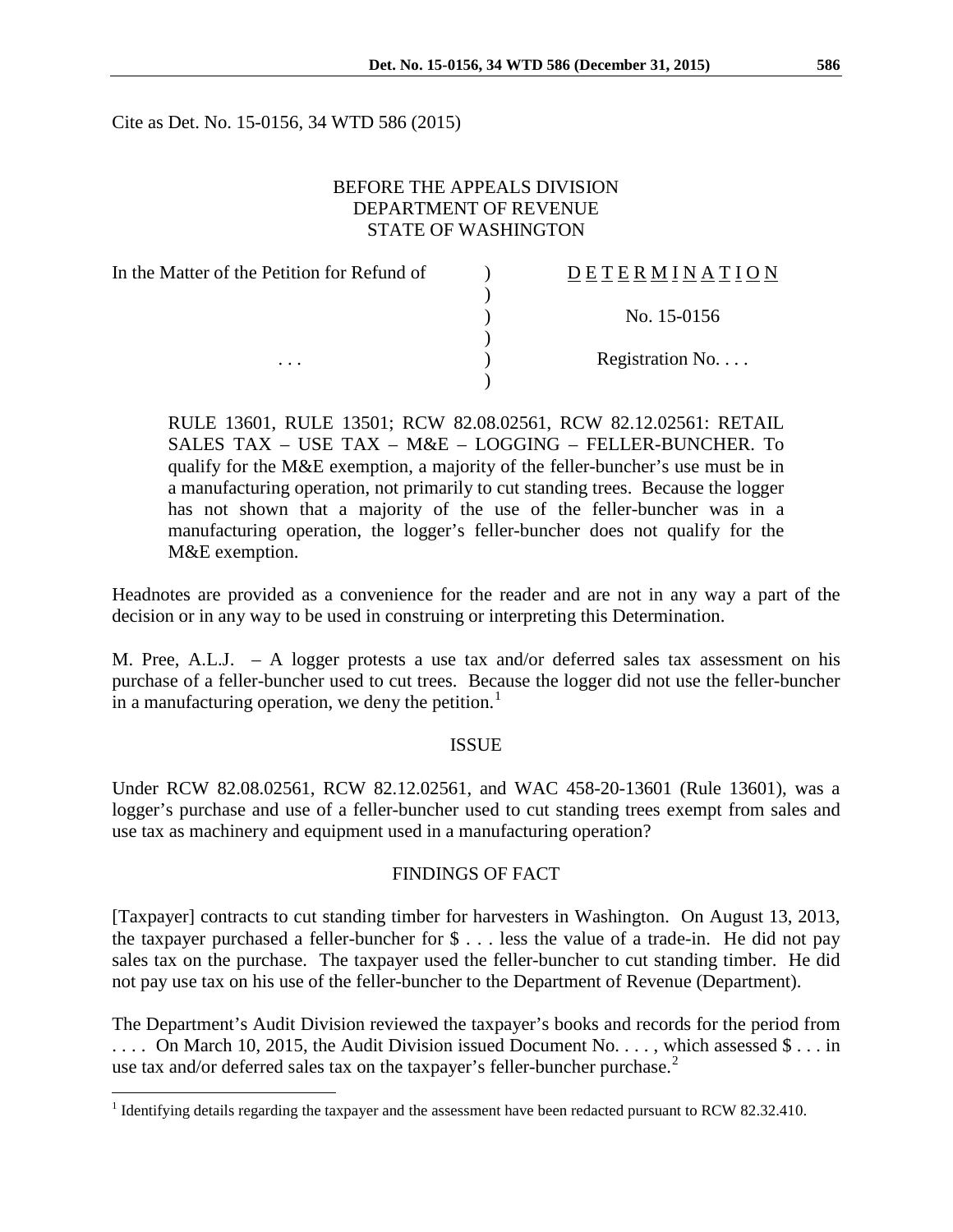The taxpayer paid the assessment and requests a refund of the tax paid on the feller-buncher plus interest. The taxpayer contends that his purchase and use of the feller-buncher is exempt from sales and use tax as machinery and equipment used in a manufacturing operation.

A feller-buncher is a type of harvester used in logging.

Http://en.wikipedia.org/wiki/Feller\_buncher (last visited May 8, 2015). It is a motorized vehicle with an attachment that can rapidly cut and gather several trees before felling them. The fellerbuncher performs harvesting functions and consists of a standard heavy equipment base with a tree-grabbing device furnished with a chain-saw, circular saw or a shear - a pinching device designed to cut small trees off at the base. The machine then places the cut tree on a stack suitable for a skidder or forwarder, or other means of transport (yarding) for further processing (e.g., delimbing, bucking, loading, or chipping). *Id.* While some feller-bunchers have large wheels, the taxpayer's feller-buncher moved on tracks.

The Audit Division encouraged the taxpayer to review its records regarding time spent using the feller-buncher in other activities, including forwarding cut trees for further processing into logs by another contractor. With no documents, the taxpayer relied on his recollection that 40% of his time with the feller-buncher was spent forwarding the logs. During the hearing, the taxpayer reaffirmed that a majority of the feller-buncher's use was to cut standing timber. After the taxpayer cut the standing trees and bunched them into piles, another contractor delimbed, measured, and cut the logs to length. The taxpayer insists that its cutting standing trees and bunching them was part of a manufacturing operation, because further processing could not occur unless the trees were first cut. The Audit Division found that the taxpayer has no records to establish the use or extent of use of the feller-buncher in a manufacturing operation.

# ANALYSIS

In general, all sales in the state of Washington of tangible personal property to consumers are subject to retail sales tax unless the sales are otherwise exempt from taxation. RCW 82.08.020; RCW 82.04.050. Use tax complements the retail sales tax by imposing a tax of like amount upon the privilege of using within this state as a consumer any article of tangible personal property acquired without payment of retail sales tax. *See* RCW 82.12.020(1), (2).

RCW 82.08.02565 exempts retail sales tax on sales to a manufacturer or processor for hire of machinery and equipment used directly in a manufacturing operation. RCW 82.12.02565 provides the corresponding use tax exemption. Both exemptions are referred to collectively as "the M&E exemption." Specifically, the statutes provide that the retail sales tax and use tax do not apply to "sales to a manufacturer or processor for hire of machinery and equipment used directly in a manufacturing operation . . . ." RCW 82.08.02565(1)(a); RCW 82.12.02565(1)(a). The M&E exemption has four distinct requirements:

<sup>&</sup>lt;sup>2</sup> The assessment totaled  $\frac{1}{2}$ ... and included an assessment penalty of  $\frac{1}{2}$ ... and interest of  $\frac{1}{2}$ .... Use tax and/or deferred sales tax was also assessed on other items, and totaled \$ . . . with an \$ . . . credit for business and occupation (B&O) tax under the extracting classification.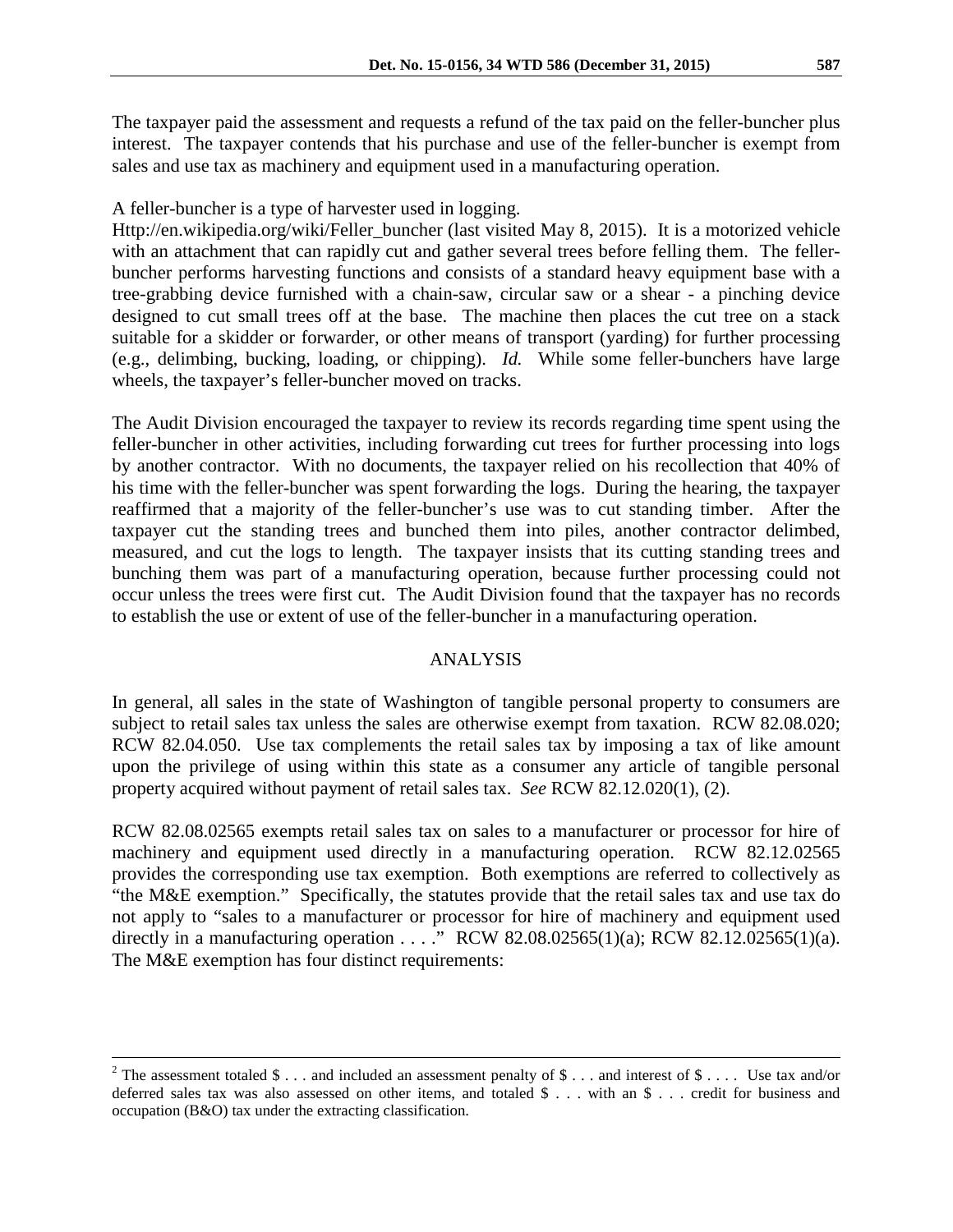- 1. The purchaser/user must be a "manufacturer" or "processor for hire;"
- 2. The purchased/used item must be "machinery and equipment;"
- 3. The item must be "used directly;"
- 4. In a "manufacturing operation."

*See* Det. No. 03-0325, 24 WTD 351 (2005). If any of these elements is missing, the exemption is not available. At issue here is whether the taxpayer used the feller-buncher directly in a manufacturing operation. The Department distinguishes between using equipment to cut trees, which have been felled (manufacturing), and cutting standing trees (extraction).

RCW 82.04.120 establishes that the cutting, delimbing, and measuring of felled, cut, or taken trees is a manufacturing activity, not an extracting activity:

"To manufacture" embraces all activities of a commercial or industrial nature wherein labor or skill is applied, by hand or machinery, to materials so that as a result thereof a new, different or useful substance or article of tangible personal property is produced for sale or commercial or industrial use, and shall include: . . . (3) cutting, delimbing, and measuring of felled, cut, or taken trees;

RCW 82.04.120. [WAC 458-20-13501(2)(c)] elaborates on the statutory standard, and reads: "The cutting into length (bucking), delimbing, and measuring (for bucking) of felled, cut (severed), or taken trees is a manufacturing activity." *See also* WAC 458-20-136(2)(a) (Rule  $136(2)(a)$ ("To manufacture" includes . . . "(ii) The cutting, delimbing, and measuring of felled, cut, or taken trees"). The manufacturing activities discussed in RCW 82.04.120, Rule 13501, and Rule 136 involve activities after the trees have been cut and bunched. The taxpayer's use of the feller-buncher at issue to cut and bunch standing trees is an extraction activity.

Extraction differs from manufacturing by statute. The term "extractor" is defined by statute as:

[E]very person who from the person's own land or from the land of another under a right or license granted by lease or contract, either directly or by contracting with others for the necessary labor or mechanical services, for sale or for commercial or industrial use . . . fells, cuts or takes timber. . . . "Extractor" does not include persons performing under contract the necessary labor or mechanical services for others . . . .

RCW 82.04.100; *see also* WAC 458-20-13501(2)(b) ("The felling, cutting (severing from the land), or taking of trees is an extracting activity."); WAC 458-20-135(2) ("The term includes a person who fells, cuts, or takes timber.")

Persons who perform extracting activities (labor and mechanical services) for timber harvesters are subject to the extracting for hire B&O tax upon the gross income from those services. [RCW 82.04.280(1)(c);] Rule 13501(3). The rule gives the following example of an extractor for hire:

[A] person severing trees owned by a timber harvester is performing an extracting activity, and is considered an extractor for hire with respect to those services. . . .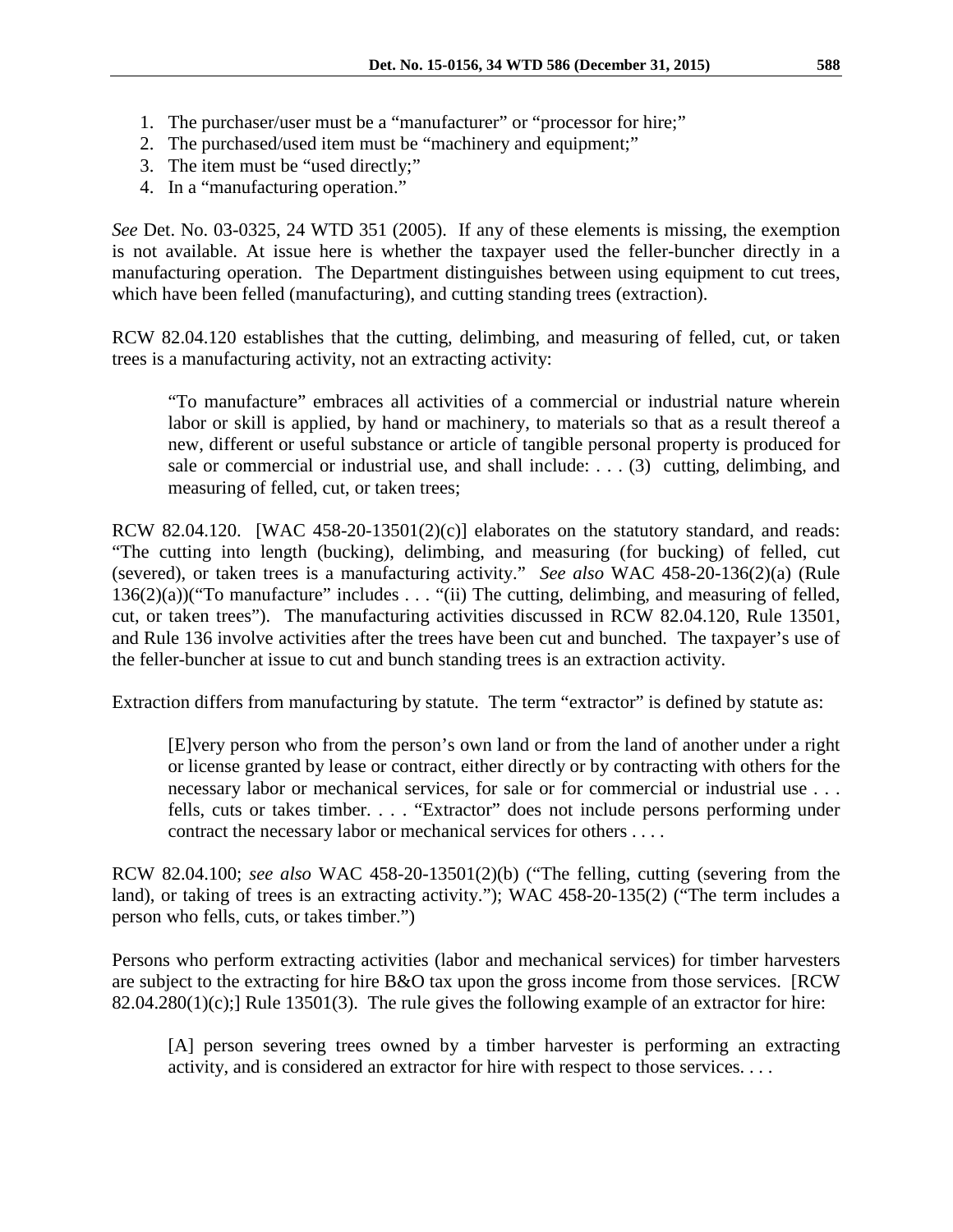Extracting activities commonly performed by extractors for hire include, but are not limited to:

(a) Cutting or severing trees;

Rule 13501(3).

When the taxpayer used the feller-buncher to cut standing timber, the taxpayer was extracting. While the delimbing, measuring, and cutting to length by the other contractor after the trees were cut and bunched may have constituted manufacturing, those were not activities for which the taxpayer used the feller-buncher. The taxpayer primarily used the feller-buncher to cut standing trees.

The taxpayer asserts that it also used the feller-buncher in a manufacturing operation. The taxpayer claims that it also used the feller-buncher to bunch trees into piles. It is not clear how much the taxpayer did this activity or whether this activity was pre-manufacturing bunching or an activity post manufacturing. Machinery and equipment used in a manufacturing operation may have qualifying and nonqualifying use. The requirements of the M&E exemption are only satisfied if the qualifying use satisfies the majority use requirement. Rule 13601(9) discusses the majority use requirement:

Machinery and equipment both used directly in a qualifying operation and used in a nonqualifying manner is eligible for the exemption only if the qualifying use satisfies the majority use requirement. . . . Majority use can be expressed as a percentage, with the minimum required amount of qualifying use being greater than fifty percent compared to overall use.

To determine whether the majority use requirement has been satisfied, the person claiming the exemption must retain records documenting the measurement used to substantiate a claim for exemption or, if time, value, or volume is not the basis for measurement, be able to establish by demonstrating through practice or routine that the requirement is satisfied. Majority use is measured by looking at the use of an item during a calendar year using any of the following: . . . .

Rule 13601(9) explains that use may be measured by time, value volume, or another comparable measure.

To be eligible as a qualifying use of M&E, the use must take place within the manufacturing operation. Rule 13601(2)(g)*.* An extractor may subsequently take an extracted product and use it as a raw material in a manufacturing process. Rule 135(2)(b). A determination of when extracting ends (non qualified use) and manufacturing (qualified use) begins can be made only after a review of all the facts and circumstances. *Id.* Generally, a manufacturing operation begins at the point where the raw materials enter the manufacturing site and ends at the point where processed material leaves the manufacturing site. RCW 82.08.02565(2)(d); Rule  $13601(2)(g)$ .